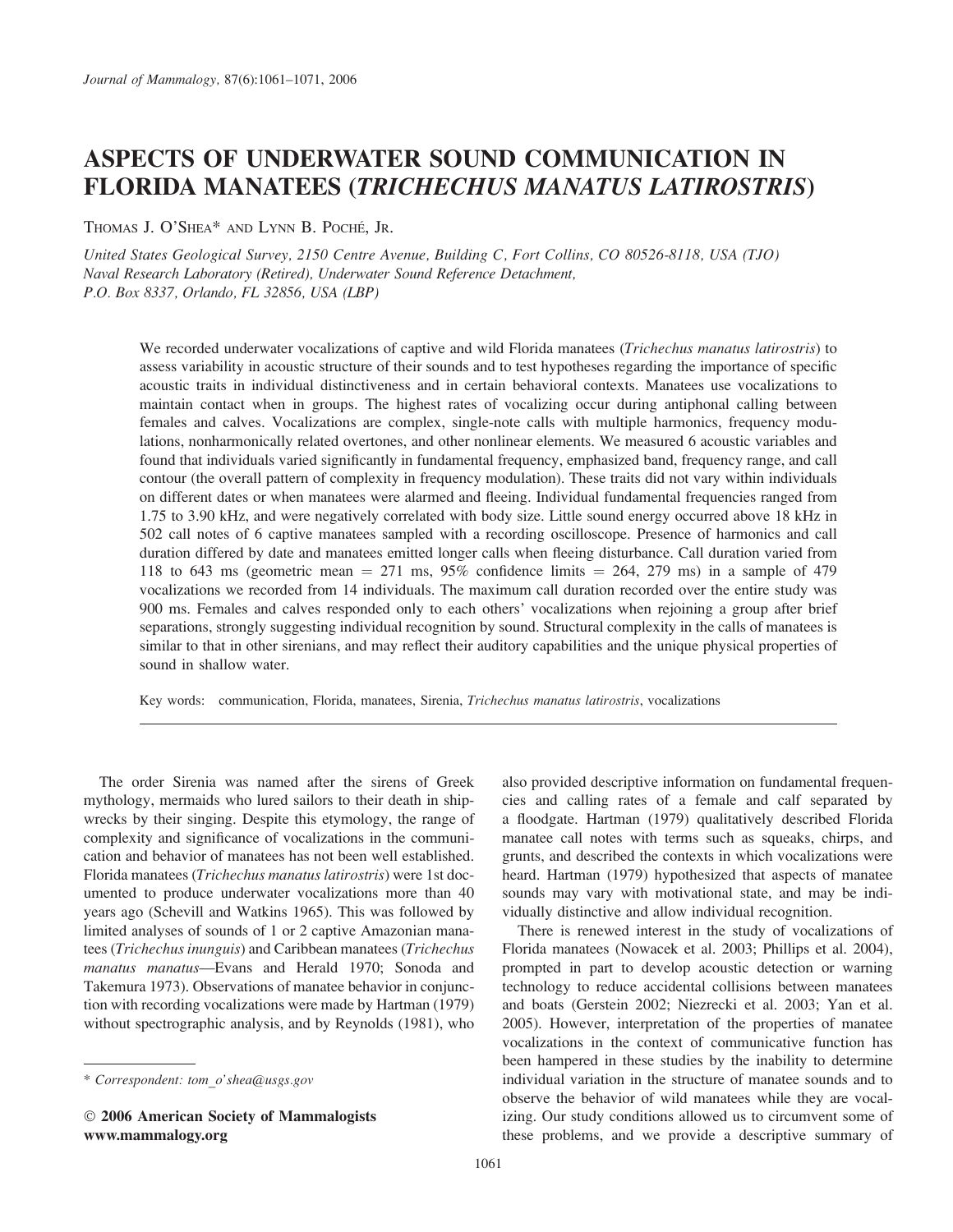aspects of manatee communication sounds based on larger samples of calls than gathered heretofore, and to test Hartman's hypotheses of individual distinctiveness and motivationdependent variability in call structure. We interpret our findings in relation to recent advances in knowledge of Florida manatee auditory perception (Gerstein 2002; Gerstein et al. 1999) and the structure and use of sound in dugongs  $(Dugong dugon$ — Anderson and Barclay 1995) and Amazonian manatees (Sousa-Lima et al. 2002).

## MATERIALS AND METHODS

Study area.—We recorded manatees in the field at Blue Spring State Park  $(28°56'50''N, 81°20'23''W)$  and the contiguous St. Johns River, Florida. Blue Spring is a 650-m-long, 20- to 30-m-wide, clear artesian spring 240 km south of the mouth of the dark, tannin-stained St. Johns River. The greatest depth is about 5 m. Florida manatees occur in marine, brackish, and freshwater habitats (Deutsch et al. 2003; Hartman 1979). However, the freshwater spring provides very favorable acoustic conditions for recording underwater sound because there is no interfering noise from snapping shrimp (Alpheus heterochaelis) typically found in marine settings. The bottom is soft mud, sand, and detritus. Water temperature is constant at  $22.5^{\circ}$ C. Manatees aggregate in Blue Spring during winter months to avoid the cooler St. Johns River, their typical habitat in warmer seasons. Individual manatees at Blue Spring are recognizable by unique scar patterns often visible from above the clear spring water. More detailed descriptions of this study area, attributes of the manatee population using it, and techniques for identifying individual manatees are available in Langtimm et al. (1998) and O'Shea and Hartley (1995). At Blue Spring, we observed manatees from banks and overhanging trees on shore and simultaneously recorded vocalizations. Some individuals also were radiotagged (O'Shea and Langtimm 1995) and tracked by boat in the St. Johns River, where additional observations and recordings were made. Field observations and recordings were all made by TJO, on 116 days between January 1980 and February 1984 and on 5 days from 1986 to 1988.

Before recording wild manatees, we also recorded captive manatees at SeaWorld of Orlando, Florida, on 6 dates in 1980–1981. The objectives of these sessions were to characterize the expected ranges of variation in temporal, frequency, and relative intensity attributes of manatee vocalizations; to obtain samples from known individuals to supplement recordings of wild manatees; and to judge the adequacy of our recording equipment. Manatees at SeaWorld were held communally in a circular cement tank with an adjoining isolation tank separated by a movable wooden barrier. We recorded calls of 6 individuals when they were held in short-term isolation in this adjoining tank. Research on captive and wild manatees was authorized under Federal Fish and Wildlife permit PRT-684532 and followed guidelines of the American Society of Mammalogists (Animal Care and Use Committee 1998). This study was conducted before establishment of institutional animal care and use committees.

Recording and spectral analysis.—All sounds were recorded on Ampex 6.3-mm  $\times$  183-m  $\times$  1.5-mil polyester Number 632 professional audiotape (Ampex Corporation, Redwood City, California) using a Uher 4400 Report Stereo IC reel-to-reel stereo tape recorder (Uher Informatik, Braunschweig, Germany) at a tape speed of 19 cm/s, coupled with United States Navy Model H-56 hydrophones (Underwater Sound Reference Division, Naval Undersea Warfare Center, Newport, Rhode Island). The tape recorder was calibrated using pure tones at the United States Navy Underwater Sound Reference Detachment in Orlando, Florida. Tape recorder sensitivity was flat over the range 0.1–19.0 kHz. Each H-56 hydrophone was calibrated before and after the study. Hydrophone sensitivity was flat over the frequency ranges of vocalizations and the tape recorder sensitivity. Details of hydrophone calibration methods appear in Groves (1974). The 2nd track of the stereo tape recorder was used for simultaneous voice annotation. We also recorded sounds of captive manatees using a Nicolet Model 1170 real-time recording oscilloscope (Nicolet Biomedical, Madison, Wisconsin) to verify that the acoustic energy for communication was contained within the range of frequency sensitivity of our field equipment. Oscilloscope recordings were made over short (20- to 80-ms) segments of each call near the midpoint (130-ms delay from onset) of the duration. In 1986 and 1987, a small number of sounds was recorded or monitored through a Gould Model CH-17u hydrophone (Gould Electronics, Eastlake, Ohio), which we calibrated at the Navy Underwater Sound Reference Detachment as flat over the range 0.1–10 kHz and  $\pm$ 3 dB re 1 volt/µPa over the range 10–20 kHz. Representative sounds have been digitized and deposited in archival collections at the Macaulay Library of Natural Sounds, Cornell University, and with the Fish and Wildlife Research Institute, Florida Fish and Wildlife Conservation Commission.

In the field we distinguished individual manatees as sound sources in 3 ways while simultaneously recording and observing them through polarized sunglasses. We used behavioral cues and perceived loudness in relation to distance from the hydrophone to judge sources of sound. (For example, a female manatee resting below the hydrophone initiated vocalizing and was answered by her infant 25 m away, and the infant then swam to rejoin its mother; perceived loudness of the cries from the stationary adult female did not change, whereas those from the calf increased as it swam closer to the hydrophone.) In 1983 and 1984 we also used a 2-hydrophone array and relied on human perception to localize directionality of sound by time- and phase-delay properties. Two H-56 hydrophones were suspended 1 m below the water surface at Blue Spring separated by a distance that was a multiple of the observer's interaural distance, corrected for the wavelength of sound in water. The hydrophones were interfaced with the stereo channels of the tape recorder to stereo headphones, while a stereo mixer allowed simultaneous voice annotation of manatee behavioral observations on 1 track. Tests with known sound sources while the observer was blindfolded showed accurate left–right localization, but no ability to discern front and rear sources. Used in conjunction with behavioral cues from manatees under observation, the dual hydrophone array increased our ability to attribute sounds to specific individuals, particularly at times when small groups (2–5 animals) were present albeit widely scattered in relation to the position of the hydrophones. We also made recordings and observations of manatees in the St. Johns River by locating radiotagged individuals and following them in a 5.2-m boat (Boston Whaler Inc., Edgewater, Florida) and suspending a hydrophone 1 m below the surface of the water using a 3-m pole extended from the gunwale of the boat when anchored near focal animals. All observations were made opportunistically. Manatees were present at Blue Spring irregularly, and rain, surface ripples from wind, and glare from the sun frequently made simultaneous observation and recording impossible. At both Blue Spring and in the St. Johns River we monitored sounds of manatees during various activities to provide simple descriptive summaries of vocalization rates. These observations were limited to times when numbers of manatees present and activities were unambiguous. Definitions of activity categories (feeding, resting, traveling, nursing, and cavorting) are given in Hartman (1979) and Bengtson and Fitzgerald (1985). We counted numbers of calls during 10-min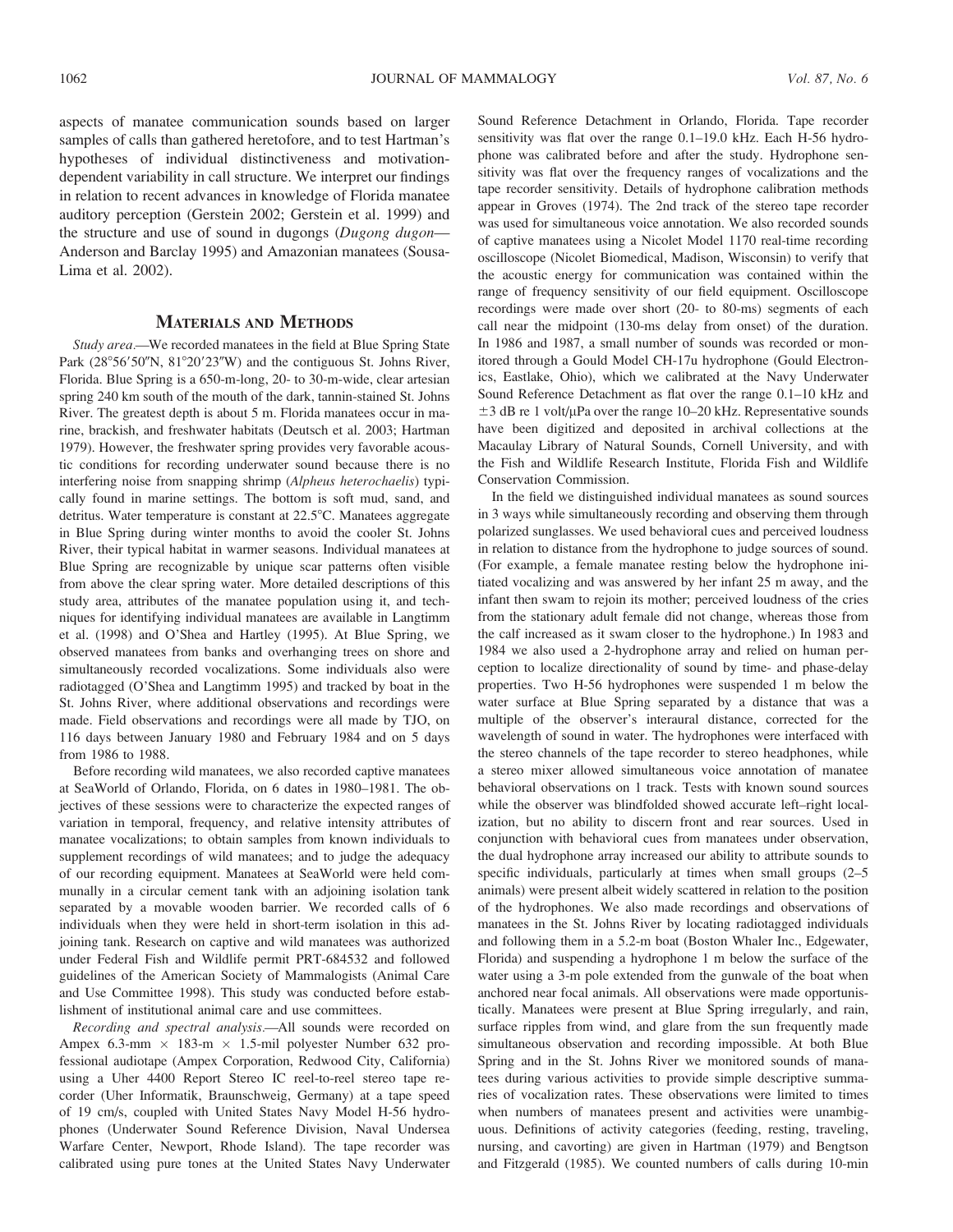

FIG. 1.—A) A wide band-width spectrogram of a call of a 1-yearold female Florida manatee (Trichechus manatus latirostris); B) frequency and relative amplitude plot of a 20-ms sample taken at the middle segment in the duration of the same call; C) time (s) and relative amplitude plots of the same segment; D) example of variables measured on a spectrogram display of a second 1-year-old female

sampling periods of resting manatees and approximately 2-min periods during other activities.

We used 3 techniques for spectrographic analyses. In cases where series of exchanges of calls between manatees were recorded (described as duets by Hartman [1979]) we made copies of these series of vocalizations at 19 cm/s with a 2nd Uher recorder. The copies were analyzed using real-time printouts produced by a Princeton Applied Research (PAR) Model 4512 FFT Real Time Spectrum Analyzer (PAR, Princeton, New Jersey) at the Rockefeller University Field Research Center for Ethology and Ecology, Millbrook, New York. The printouts were used to make descriptive measurements of time between calls and other characteristics of antiphonal calling. They also were used to select calls for which we produced more detailed spectrograms from the original recordings. These spectrograms were produced using a Kay Elemetrics 7029A Sona-graph (Kay Elemetrics Co., Pine Brook, New Jersey) at the wide-band filter setting or a Multigon Model 4600 Uniscan II spectrum analyzer with real-time spectrum display (Multigon Industries, Yonkers, New York). The Multigon Model 4600 displays digitized input from the tape recorder in the frequency-by-time format of a spectrogram, and provides cursors for measuring time and frequency on the screen display. We used this output to quantify acoustic variables for 479 calls from 14 individuals (9 wild and 5 captive manatees) used in the statistical analyses.

Call measurements and statistical analyses.—Manatee calls are single-note sounds with multiple harmonics and overtones (Schevill and Watkins 1965; Fig. 1). We measured 3 metric and 3 categorical variables of manatee calls. The categorical variables were emphasized band (the frequency band with greatest sound energy in a harmonic series; Fig. 1), number of other bands (the number of frequency bands in a harmonic series having at least 50% of the relative amplitude of the emphasized band, contributing to the subjective ''fuzziness'' of the sound of a call such that the fewer the other bands, the purer the tone; Fig. 1), and call contour (the overall temporal pattern of modulation of the emphasized band was classified in 1 of 6 categories; Fig. 2). The 3 metric variables measured for each call were duration (ms), fundamental frequency (kHz), and frequency range (kHz). Fundamental frequency was the lowest frequency band in a harmonic series; because some calls were frequency modulated, we measured the frequency of the lowest band at equally spaced time intervals throughout the call, and used the average value of those frequency measurements as the fundamental frequency. Some vocalizations included 2 or more different fundamental frequency bands, each with its own harmonic series (e.g., Figs. 1d and 2h). Vocalizations with such bands are described as containing overtones by Schevill and Watkins (1965), and these additional frequency bands are considered nonlinear elements by Mann et al. (2006). When 1 harmonic series was emphasized for at least 75% of the call duration, we measured the frequency of the fundamental of that series as the fundamental frequency of the call. When 2 or more series received approximately equal sound energy, we recorded a missing value. Frequency range was the range of frequencies in the emphasized band. This variable includes frequency modulation of 1 band, and switching between bands in different harmonic series. We tested the hypotheses that fundamental frequency

 $\leftarrow$ 

Florida manatee. Explanation of symbols:  $eb =$  emphasized band;  $ob = other band (harmonic of the fundamental frequency); cd = call$ duration; ff  $=$  fundamental frequency; fr  $=$  frequency range (see ''Materials and Methods'' for further definitions). Note the presence of subharmonics (bands not harmonically related to the fundamental frequency) in D.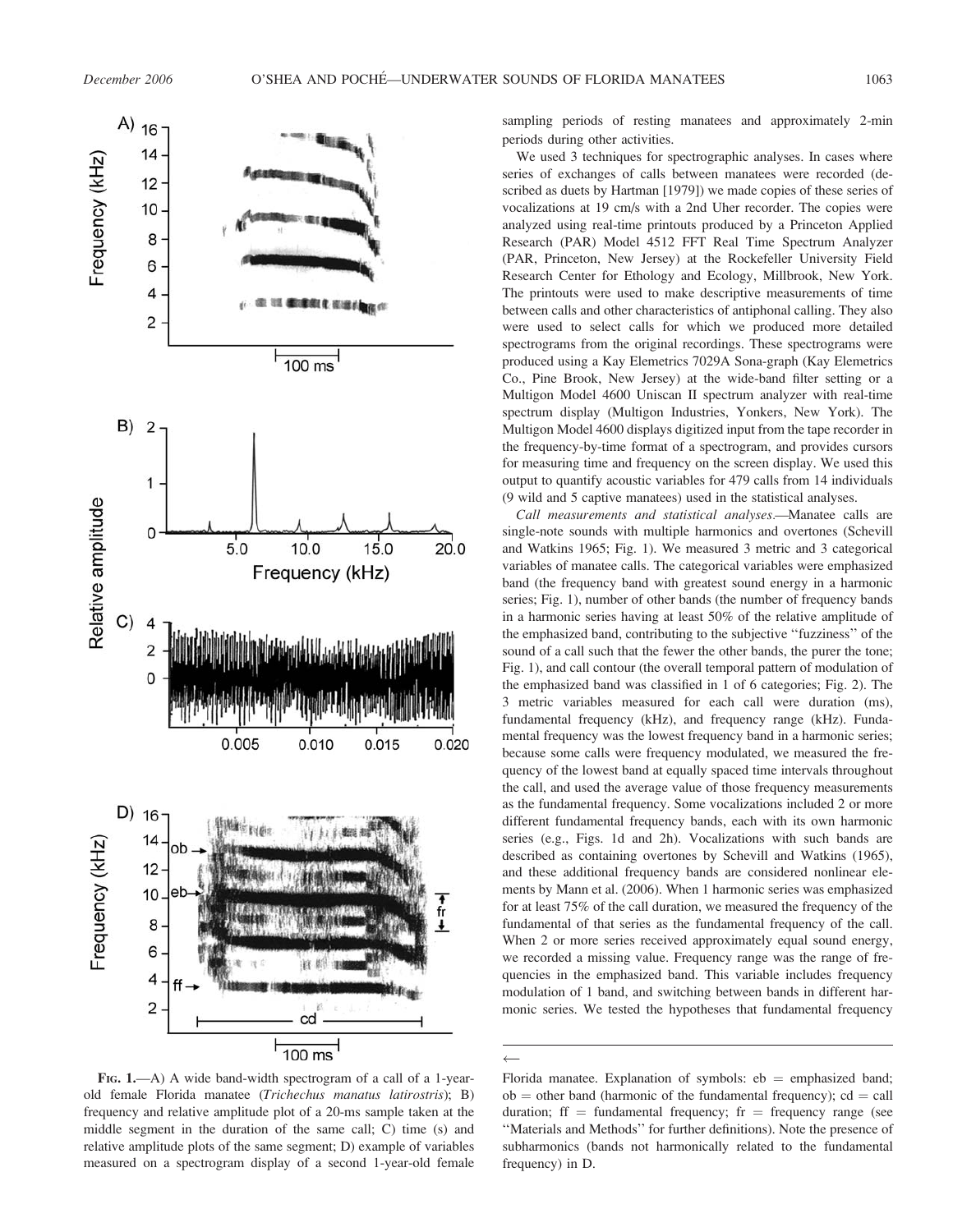

FIG. 2.—Contour categories for Florida manatee (Trichechus manatus latirostris) calls. A) Flat, unmodulated; B) hill-shaped (begins at low frequency, rises, then descends in frequency); C) U-shaped (begins at high frequency, descends, then rises); D) decreasing in frequency; E) increasing in frequency; F–I) complex modulations.

and mean range of the fundamental frequency were related to manatee body size (Sousa-Lima et al. 2002) using a Spearman rank correlation coefficient (Conover 1980). Body size was measured as total body length on captured manatees (O'Shea et al. 1985) within 1–5 months of recording dates on wild calves, 4–15 months on captive and wild adults, and 2–10 months on captive calves.

In addition to providing descriptive summary statistics of acoustic properties of manatee vocalizations (geometric means [GMs] and their 95% confidence limits [CL]), our primary objective was to test the hypothesis that certain call variables were individually distinctive. However, manatee vocalizations may represent graded communication signals, in which acoustic properties of calls could show variation at different times depending on context and the motivational state of the signaler. Therefore, observations based on multiple calls recorded from 1 manatee within a single sampling period may not be statistically independent. We investigated this potential problem by sampling 5 manatees (all wild calves) for which we had measurements of at least 15 calls on each of 2 or more days. We treated calls within an observation period as independent, and compared values of the 6 measured variables among days for each individual to determine the most repeatable among-measurement dates within individuals. Treating calls within an observation date as independent may be inappropriate if call parameters change throughout an observation period. However, we detected no significant serial autocorrelation among calls within an observation period for any of the metric variables (we

examined all call sequences containing 20 or more calls in a row). We also compared variables of calls from an adult female and calf manatee recorded in the St. Johns River when they were foraging and resting under normal conditions, and again when they were fleeing after being startled by disturbance from inadvertent noise by humans on the deck of our boat. This comparison was made to ascertain if changes in call variables could be discerned under these situations with clearly different motivational states.

We tested the distribution patterns of the metric variables against the assumption of normality to determine the appropriateness of parametric statistical approaches to hypothesis testing. Call duration was the only metric variable that was approximately normally distributed (after log transformation). Lack of normality in other variables rendered them inappropriate for application of discriminant function analysis to investigate distinctiveness among individuals based on multiple variables. Instead we consider this an exploratory analysis, and tested each variable of interest independently for distinctiveness among individuals. We performed a nested analysis of variance on call duration using individuals and days within individuals as factors, and calculated variance components for each factor. Fundamental frequency and frequency range were compared among days within each individual using the Kruskal–Wallis or Mann–Whitney test (Conover 1980). For the categorical variables we tested each individual for lack of independence between observation day and category level. We decided to err on the side of identifying characteristics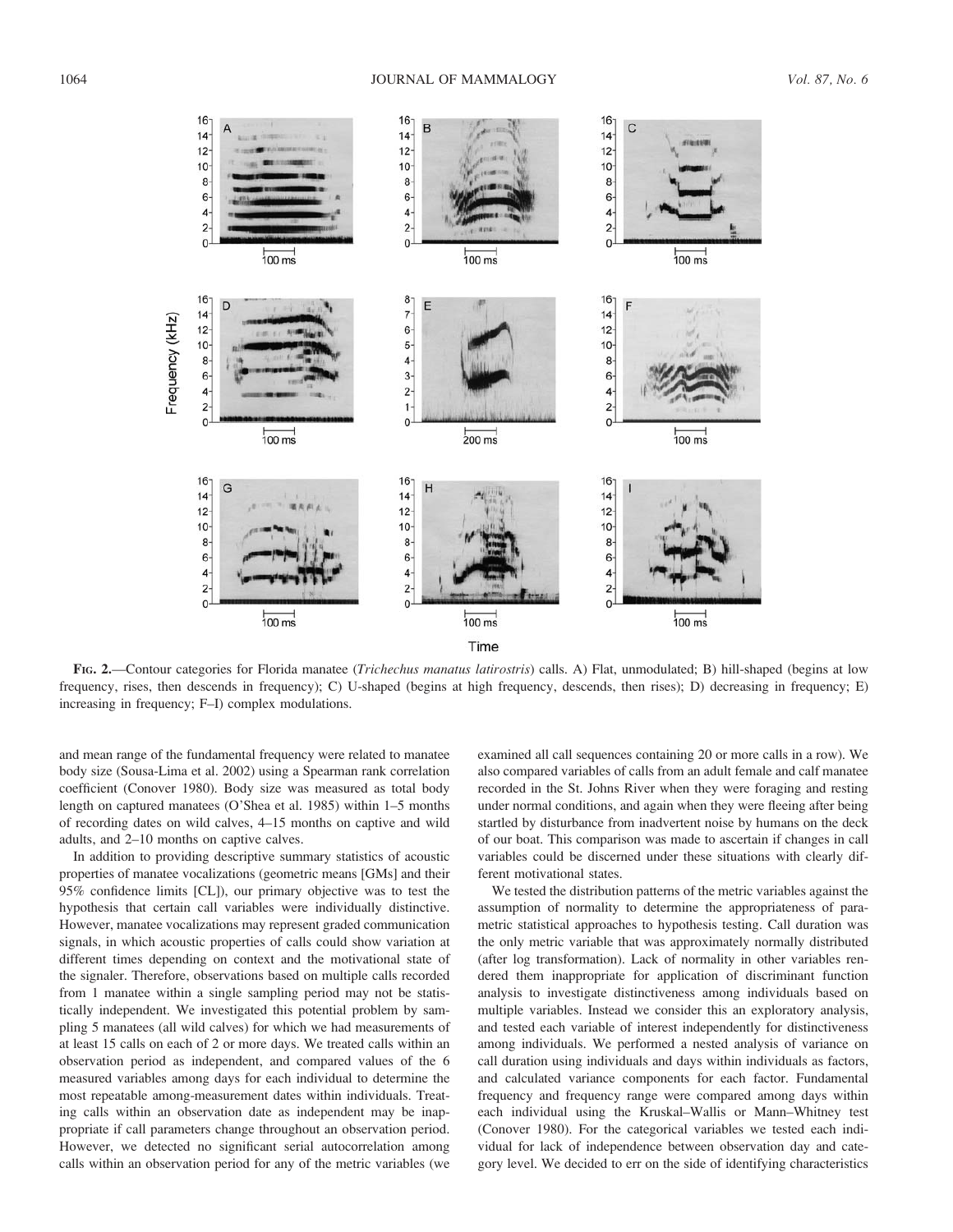of calls variable among dates, within individuals (i.e., minimize type II error). We therefore tested each variable at the significance level  $P =$ 0.10. We evaluated each individual test at  $\alpha = 0.02$  (0.10/5) to account for 5 tests on each variable. The variables call duration and other bands (presence of harmonics) showed substantial differences among days within individuals and were not analyzed further (see ''Results''). For the remaining 4 variables we concluded that the different calls recorded from an individual can be treated as a sample of independent observations, and tested hypotheses explaining differences in these variables among individuals and between 2 age classes (adults and calves). The individual-by-category matrices for categorical variables contained rows with multiple sampling zeroes, making the data inappropriate for testing using the linear models approach (Grizzle et al. 1969). We therefore 1st tested for differences among all individuals using the Kruskal–Wallis test for metric variables and likelihood ratios  $(\chi^2)$  for categorical variables. Then we tested separately for differences between age classes as follows: we created ordered categorical variables for fundamental frequency  $(<2,000$  Hz,  $2,001-2,500$  Hz, 2,501–3,000 Hz, 3,001–3,500 Hz, 3,501–4,000 Hz, and >4,000 Hz) and frequency range (<750 Hz, 750-1,250 Hz, 1,251-2,000 Hz, and  $>2,000$  Hz). For each of the 4 categorical variables (fundamental frequency, frequency range, emphasized band, and call contour) we performed the following analysis: for each age class we adjusted the cell frequencies in the individual by category matrix so that the row sum frequencies for all individuals were identical and equal to the row sum of the individual that originally had the smallest row sum. Then we summed all observations in each column of the matrix and tested for independence between the distributions of column sums in the 2 age classes. We adjusted data from all manatees in each age class to identical row sums to ensure that all individuals contributed equally to the distribution for that age class. We adjusted all row sums to the smallest original value because chi-square sample statistics depend on the total sample size and we chose to use the most conservative test.

### **RESULTS**

Spectral characteristics of vocalizations.—We recorded more than 13,000 manatee calls. In addition to the Unigon screen displays measured for variables entered into the statistical analyses, we examined 1,428 Kay and 3,659 PAR spectrograms of these calls to subjectively ascertain overall variability in acoustic properties. Florida manatee vocalizations exhibit complex structural variability in temporal, frequency, and relative amplitude characteristics (Fig. 2). Call notes can be nearly purely tonal, but often include multiple harmonics ranging up to about 16 kHz. Fundamental frequencies of calls were as low as 600 Hz. Geometric mean fundamental frequencies of the 14 individuals varied from 1.75 kHz (95%  $CL =$ 1.74, 1.77 kHz) to 3.90 kHz (95%  $CL = 3.67$ , 4.15 kHz). In many cases the fundamental frequency contained less sound energy than higher harmonics (Figs. 2b, 2d, and 2f). Relative amplitudes of 502 call notes recorded directly on the oscilloscope from 6 captive manatees showed that almost all of the sound energy was contained in harmonics less than 18 kHz; we assumed this also to be true for wild manatees but could not judge this fully because of the 19-kHz upper frequency limits of sensitivity of the field tape recorder. In cases where harmonics had greater intensity than the fundamental frequency, these were usually the 1st or 2nd harmonic. Sound durations were variable. The 479 call notes recorded from known manatees

varied in duration from 118 to 643 ms  $(GM = 271 \text{ ms}, 95\%)$  $CL = 264$ , 279 ms). The longest sound recorded was 900 ms.

In addition to multiple harmonics, calls varied in frequency modulation, sometimes with complex rising and descending frequencies within notes, resulting in more complex shapes to spectrograms (Fig. 2). Nonlinear elements (for definitions see Wilden et al. [1998] and Mann et al. [2006]) occurred in calls, including subharmonics (Figs. 1d, 2a, and 2d), bifurcations from tonal harmonics to chaotic elements (Fig. 2b), frequency jumps (Figs. 2g and 2i), and biphonation (Fig. 2h). These frequency shifts and nonlinear elements resulted in distinctive subjective qualities to some call notes as perceived by the human ear, such as harshness, raspiness, or short trill-like sounds.

Geometric mean fundamental frequencies of individual manatees were negatively correlated with total body length ( $r_s$  =  $-0.8$ ,  $n = 11$  manatees for which we recorded 22–45 calls each,  $df. = 9, t = -4.0, P = 0.003$ . Geometric mean ranges of fundamental frequencies had a weaker negative rank correlation with total body length ( $r_s = -0.64$ ,  $n = 11$ ,  $df = 9$ ,  $t = -2.7$ ,  $P = 0.04$ ). Larger manatees had lower fundamental frequencies that tended to span a narrower range than smaller manatees.

One female was recorded on 2 occasions 1 year apart while it was a suckling calf. The fundamental frequency did not change appreciably  $GM = 3.54 \text{ kHz}$ ,  $CL = 3.34, 3.75 \text{ kHz}$  in 1981 compared to  $GM = 3.53$  kHz,  $CL = 3.36, 3.71$  kHz in 1982) despite growth over the 1-year period. This wild calf had a unique call contour with a trill-like quality distinctive to the human ear when 1st recorded in 1980. This distinctive quality was maintained when she was recorded or heard again in subsequent years up to 1987, despite her having reached adult size and sexual maturity, and including antiphonal calls made with her own calf. A small sample of calls  $(n = 9)$  recorded in 1987 showed individual features similar to those recorded in earlier years, with overlapping confidence intervals and no major change in fundamental frequency  $(GM = 3.58 \text{ kHz}, CL)$  $=$  3.22, 3.99 kHz in 1987). We also recorded vocalizations of a wild adult female in 1981 and again in 1987. In 1981 she emphasized the 1st harmonic at  $GM = 2.20$  kHz ( $CL = 2.12$ , 2.29 kHz,  $n = 27$ ). In 1987 she also emphasized the 1st harmonic in 14 of the 15 call notes recorded, at a similar frequency  $(GM = 2.30 \text{ kHz}, CL = 2.24, 2.37 \text{ kHz})$ , and had similar nonharmonically related bands and a distinctive contour. These observations suggest the hypothesis that some acoustic traits peculiar to individuals may remain constant over long periods.

Variability in call properties by individual, date, and motivational state.—Four acoustic elements varied among individuals: fundamental frequency, call contour, emphasized band, and frequency range. Fundamental frequency, call contour, and frequency range changed little between recording dates or when manatees were recorded while fleeing. The 14 individuals differed in distribution of fundamental frequency (Kruskal–Wallis test statistic  $=$  372.4,  $df = 13, P \le 0.001$ ). Several individuals had fundamental frequencies that showed little or no overlap with others in the same age category. In addition, adult females usually had lower fundamental frequencies than their calves ( $\chi^2 = 81.7$ ,  $df = 2$ ,  $P < 0.001$ ;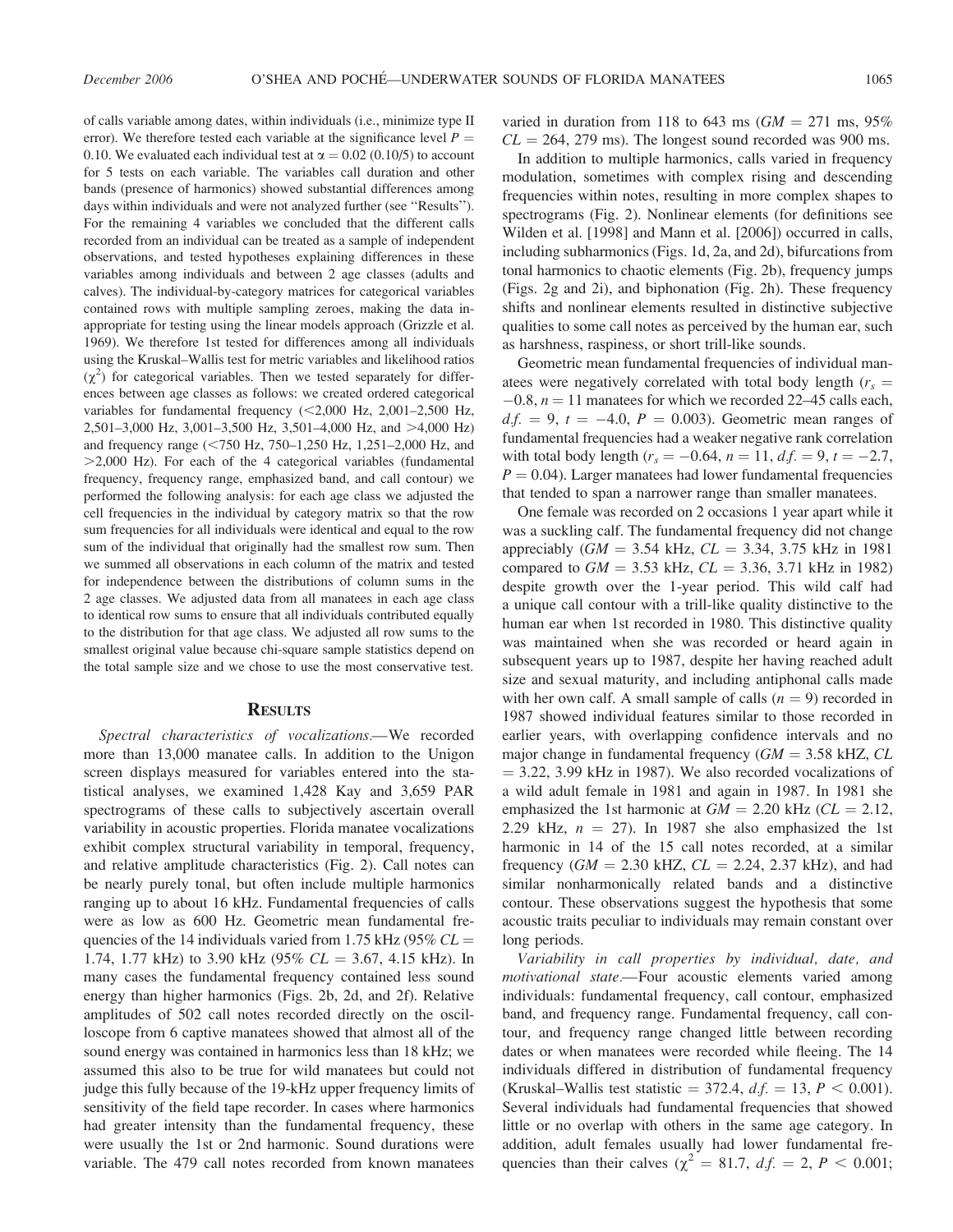

**Fundamental frequency (kHz)** 

FIG. 3.—Distribution of fundamental frequency categories of calls of 4 adult female Florida manatees (Trichechus manatus latirostris) and their nursing calves.

Fig. 3) but one calf consistently had a lower fundamental frequency than its mother. Fundamental frequency shifted between dates for only 1 of the 5 calves recorded on more than 1 date (Mann–Whitney test statistic  $=$  218.5,  $n_1$ ,  $n_2$  = 17, 16,  $P < 0.001$ ). The shift in fundamental frequency for this individual was minor (130 Hz in recordings made 12 days apart) and likely not biologically significant. There were no detectable differences between the fundamental frequency of calls of the adult female when fleeing versus when undisturbed (Mann–Whitney test statistic = 105,  $n_1$ ,  $n_2$  = 7, 16, P = 0.004). We could not measure fundamental frequency for enough calls made by her calf when fleeing to conduct a similar comparison.

Individual manatees differed in the distribution of call contours ( $\chi^2_{65} = 547.8, P < 0.001, n = 14$  manatees and 479 calls), and adult females also differed from calves in this

property ( $\chi^2$ <sub>5</sub> = 91.1, P < 0.001, n = 225 calf calls and 110 adult female calls). In general, adult females produced mostly flat, unmodulated calls (Fig. 2a), whereas calls of calves were mostly hill-shaped or descending (Figs. 2b and 2d). In 1 of 5 calves, distribution of call contour was dependent on observation date ( $\chi^2 = 28.6$ ,  $df = 15$ ,  $P = 0.10$ ). However, contingency tables were sparse because certain contours (e.g., Figs. 2c, and 2e–i) were rarely observed; small expected frequencies bias chi-square statistics upward (Brown 1981), suggesting that evidence that call contour is dependent on observation date may be weak.

Distributions of emphasized bands and frequency ranges also differed among individuals. Most manatees emphasized the 1st or 2nd bands in a harmonic series, but 2 individuals (both calves) emphasized the 3rd band or higher ( $\chi^2 = 538.3$ , d.f.= 26,  $P < 0.001$ ,  $n = 14$  manatees and 459 calls). Calves generally emphasized higher bands than adult females ( $\chi^2$  = 45.5,  $d.f. = 2$ ,  $P < 0.001$ ). Individual manatees also differed significantly in distribution of frequency range (Kruskal–Wallis statistic = 227.3,  $df = 13$ ,  $P < 0.001$ ). The distribution of calls among the 4 categories of frequency range also differed between adult females and calves ( $\chi^2 = 63.8$ , d.f. = 3, P < 0.001), with calves generally showing more strongly modulated calls covering a greater frequency range. None of the 5 wild calves recorded on  $>1$  date exhibited a significant difference among dates in distribution of emphasized bands or distribution of frequency range. Vocalizations of the adult female and calf recorded when fleeing and when undisturbed showed no change in distribution of frequency range (Mann–Whitney test statistic = 109.5,  $n = 7, 26, P = 0.41$  for the adult female; Mann–Whitney test statistic  $= 80.0$ ,  $n = 4$ , 27,  $P = 0.11$  for the calf), but both showed complete shifts in emphasized bands  $(\chi^2 = 23.0, df. = 1, P < 0.001, n = 23$  calls for the adult female,  $\chi^2 = 25.5$ ,  $df = 1$ ,  $P < 0.001$ ,  $n = 31$  calls for the calf).

Two acoustic properties varied considerably among dates and perhaps with motivational state: call duration and the presence of harmonics. The presence of harmonics differed significantly in distribution among dates for 3 of the 5 individuals sampled (Table 1). Although we observed substantial variation among the 14 individuals in call duration, variation among observation periods within individuals accounted for only 16% of the total variation in call duration ( $P = 0.0001$ ,  $F = 10.8$ ,  $df = 7$ ; Table 2). This component of variance (among dates within individuals) was one-third the magnitude of the among-individuals component. In addition, when the adult female and calf were frightened and vocalized while fleeing, their calls were substantially longer than when they were unstressed (Fig. 4). On another date, a 2nd female–calf pair was recorded a few minutes before their passing within 5 m of a 2-m-long alligator (Alligator mississippiensis) in clear water. As the alligator dove below the surface the calls of the calf became noticeably longer in duration  $(GM = 190 \text{ ms})$ ,  $CL = 180, 200$  ms before,  $n = 39$ ;  $GM = 400$  ms,  $CL = 360$ , 450 ms after,  $n = 22$ ). Manatee call duration appears to be an acoustic trait that may vary according to multiple factors, including motivational state such as alarm.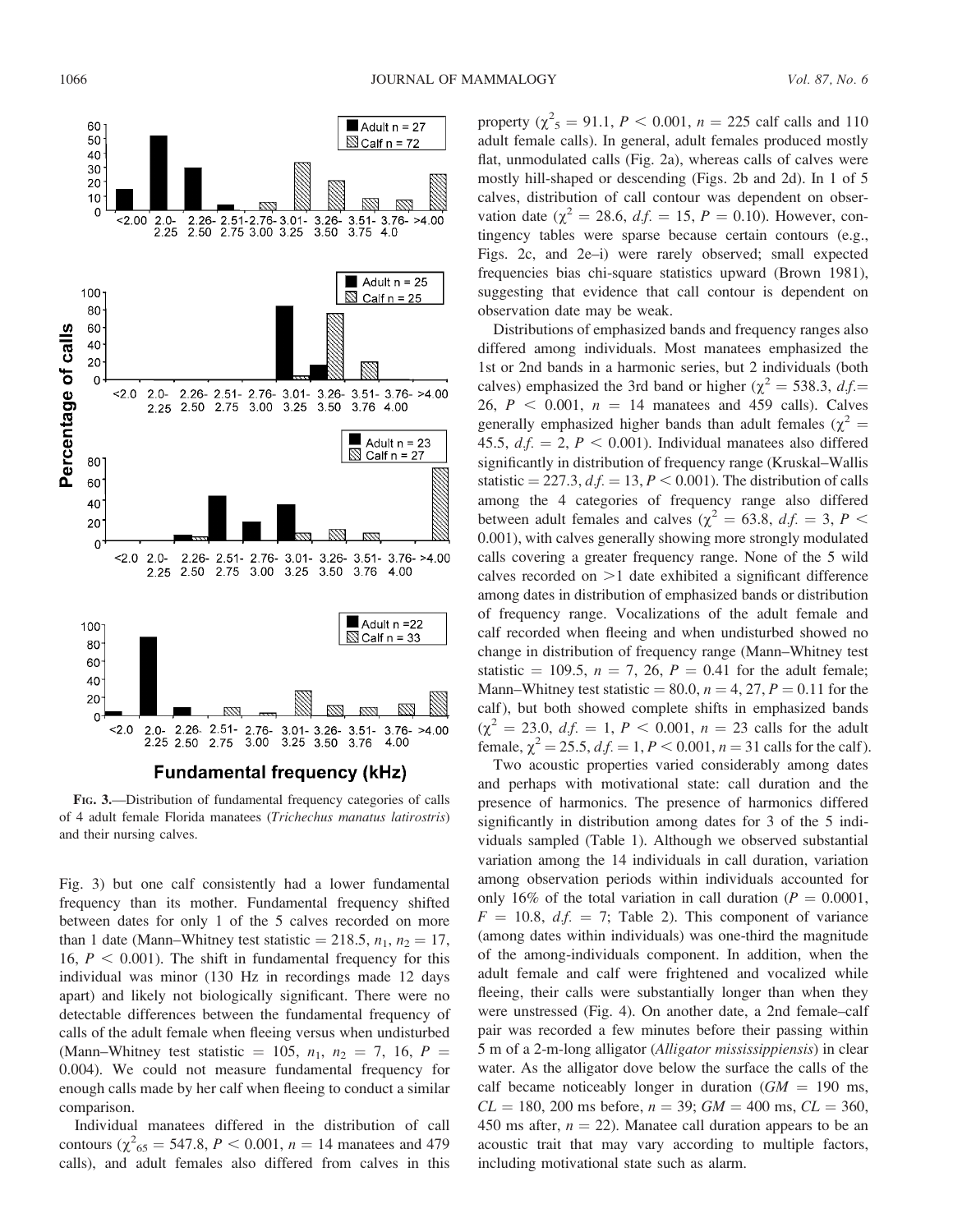TABLE 1.—Distribution of the number of harmonics (other bands) present in calls of individual Florida manatee (Trichechus manatus latirostris) calves recorded on separate observation dates. Significance of likelihood ratio chi-square tests adjusted for multiple comparisons to 0.02 for each individual test (0.10 experimentwise error).

|            |                     | No.   |                | No. harmonics in calls |                |               |          |                  |               |   |       |
|------------|---------------------|-------|----------------|------------------------|----------------|---------------|----------|------------------|---------------|---|-------|
| Individual | Date                | calls | $\theta$       | 1                      | 2              | 3             | 4        | 5                | $\chi^2$ d.f. |   | P     |
| 1          | 13 March 1981       | 19    | 2              | 17                     | $\Omega$       | $\Omega$      | $\Omega$ | $\left( \right)$ | 25.2          | 9 | 0.003 |
|            | 8 April 1981        | 26    | 2              | 14                     | 9              | 1             | $\Omega$ | $\Omega$         |               |   |       |
|            | 24 February 1982    | 20    | 2              | 10                     | 5              | $\mathcal{F}$ | $\Omega$ | $\Omega$         |               |   |       |
|            | 25 February 1982    | -19   | 1              | 6                      | 9              | 3             | $\Omega$ | $\Omega$         |               |   |       |
| 2          | 23 February 1981    | 25    | $\Omega$       | $\Omega$               | $\overline{c}$ | 7             | 8        | 8                | 13.1          | 3 | 0.004 |
|            | 12 March 1981       | 20    | $\Omega$       | $\Omega$               | $\overline{5}$ | 10            | 5        | $\Omega$         |               |   |       |
| 3          | 12 February 1983    | 21    | $\Omega$       | 1                      | 8              | $\mathcal{R}$ | 4        | 5                | 17.6          | 4 | 0.002 |
|            | 16 February 1983    | 14    | $\theta$       | $\theta$               | $\overline{c}$ | 11            | 1        | $\Omega$         |               |   |       |
| 4          | 31 January 1984     | 17    | $\Omega$       | $\Omega$               | 6              | 4             | 5        | $\overline{2}$   | 2.7           | 4 | 0.610 |
|            | 12 February 1984    | 16    | $\Omega$       | 1                      | 5              | 6             | 3        | 1                |               |   |       |
| 5          | 5 February 1982     | 21    | $\overline{c}$ | 5                      | 11             | 3             | $\Omega$ | $\Omega$         | 4.8           | 3 | 0.186 |
|            | 25 February 1982 18 |       | 1              | 9                      | 4              | 4             | $\Omega$ | $\Omega$         |               |   |       |

Variability in vocalization rates and evidence for individual recognition.—Rates of calling varied with activity, size, and group composition. The highest rates of vocalizations were made by cow–calf pairs. Resting manatees seldom vocalized. No vocalizations occurred in nine 10-min samples timed on solitary, resting manatees (6 males and 3 females). Six 10-min samples of resting groups of 2–6 manatees of both sexes yielded only 2 intervals with any calls, with rates of 0.4 calls/ min in a group of 5 and 0.7 calls/min in a group of 6. Ten 10-min samples of 5 different resting cow–calf pairs yielded 6 silent intervals and 4 with rates of 0.1, 0.1, 0.6, and 0.6 calls/ min. Solitary manatees were typically silent during other activities. No calls were made during 5 observations of solitary females feeding in three 10-min bouts and two 2-min bouts; 10 separate observations of traveling solitary manatees (averaging  $1.9 \pm 0.2$  SE min per observation) also yielded no calls. In contrast, 5 observations of 2 separate cow–calf pairs feeding on vegetation during intervals of 2–10 min had rates of 2.2  $\pm$  1.0 calls/min, and 7 observations (averaging  $2.3 \pm 0.2$  min) of 4 separate cow–calf pairs while traveling all included vocalizations, ranging from 0.5 to 22.0 calls/min. Manatees traveling in small groups that did not include cows with calves also vocalized, but at seemingly lower rates (0–6.5 calls/min in three 2-min observations of groups of 2 or 3). We did not observe marked differences in call rates of manatees in clear water in comparison with rates in water of low visibility, but were unable to gather sufficient observations to evaluate this statistically. However, vocalization rates seemed higher during activities that involved more intense social behavior. For example, a group of 5 manatees (3 adult males and 2 subadult females) observed in five 2-min intervals of cavorting averaged  $6.3 \pm 1.7$  calls/min (range 0.5–10 calls/min). Three cow–calf pairs observed during five 2-min intervals during or immediately before or after suckling averaged  $10.4 \pm 2.5$  calls/min (range 4.6-20 calls/min).

Evidence for individual recognition was provided by observations of wild cow–calf pairs that rejoined after moving

TABLE 2.—Nested random-effects analysis of variance for log call duration of individual Florida manatees (Trichechus manatus latirostris). Dates within individuals are based on samples with at least 15 calls recorded per individual on each of  $>1$  date. Calls were recorded on 2 dates for 4 individuals, and on 4 dates for 1 manatee.

| Source     | d.f. | SS   | F    |        | Variance component | %  |
|------------|------|------|------|--------|--------------------|----|
| Individual |      | 6.60 | 83.8 | 0.0001 | 0.032              | 52 |
| Date       |      | 1.48 | 10.8 | 0.0001 | 0.010              | 16 |
| Error      | 224  | 4.41 |      |        | 0.020              | 32 |

apart in the presence of other manatees. We observed 43 such instances involving 9 cow–calf pairs separated by distances ranging from 2 to  $>40$  m. In each case movement toward rejoining was preceded by calls made by either the cow or calf, and calling by both continued at least until the pair made physical contact. No other manatees made obvious responses to the cow or calf during these events. Intervals between calls in such episodes were short, calling rates were high, and calves called more often than did mothers (Table 3). In 1 pair observed rejoining on multiple occasions the geometric mean intervals between calf calls were about 3 s, whereas intervals between cow calls were longer and more variable (Table 3). Calves often responded quickly to calls of their mothers with an answering call, often after a latency of only about 1 s (Table 3).

Vocalizations also were made by adult males. Calls were recorded from at least 11 different adult males. Acoustic characteristics seemed comparable to those of calls made by females, but too few vocalizations were recorded from known individuals for statistical comparison. Thirty-nine calls re-



FIG. 4.—Distribution of call durations of A) an adult female Florida manatee (Trichechus manatus latirostris) and B) her nursing calf when undisturbed and while fleeing from sudden noises on the boat.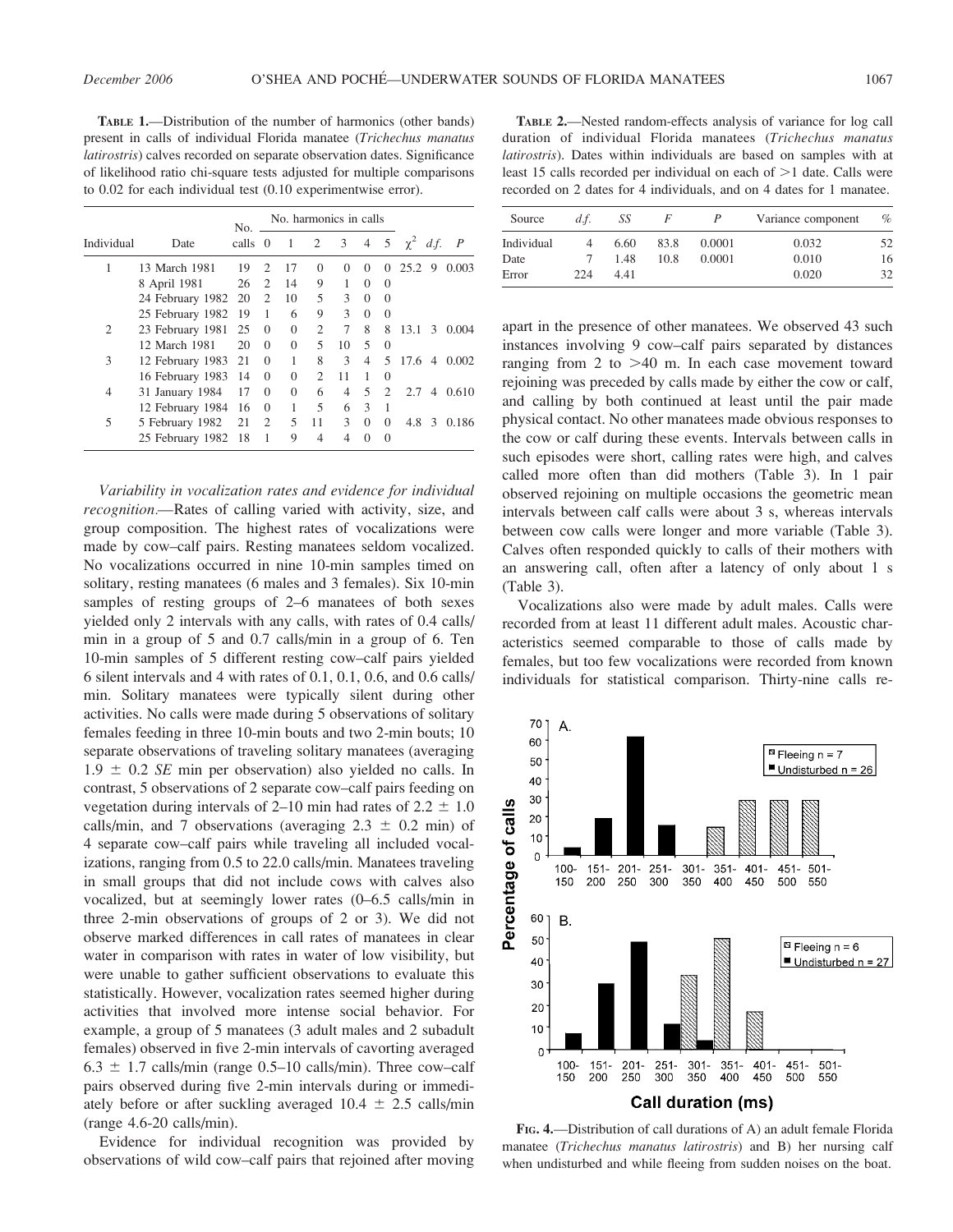1068 JOURNAL OF MAMMALOGY Vol. 87, No. 6

TABLE 3.—Descriptive summary statistics on temporal aspects of antiphonal calling between a wild adult female (cow) Florida manatee (Trichechus manatus latirostris) and her dependent calf on multiple occasions when the pair were rejoining after separation. Abbreviations:  $NR =$ not recorded;  $GM =$  geometric mean;  $CL = 95\%$  confidence limits.

|                  | No.<br>Recording |            | No.       | Calf call intervals (s) |          |             | Cow call intervals (s) |           |             | Latency cow call to calf call (s) |           |             |
|------------------|------------------|------------|-----------|-------------------------|----------|-------------|------------------------|-----------|-------------|-----------------------------------|-----------|-------------|
| Date             | duration (s)     | calf calls | cow calls | GМ                      | CL       | Range       | <b>GM</b>              | CL        | Range       | GМ                                | CL        | Range       |
| 4 February 1981  | 292              | 75         | 25        | 2.9                     | 2.5, 3.3 | $0.5 - 27$  | 5.7                    | 3.4, 9.7  | $0.8 - 112$ | 1.2                               | 1.7, 2.7  | $0.0 - 8.3$ |
| 4 February 1981  | 202              | 45         | 13        | 3.4                     | 2.7.4.2  | $0.6 - 19$  | 18.6                   | 9.8, 35.2 | $1.4 - 50$  | 0.7                               | 0.3, 1.6  | $0.1 - 9.5$ |
| 13 March 1981    | 286              | 74         | 14        | 3.1                     | 2.8.3.5  | $0.9 - 11$  | 12.5                   | 4.8, 32.6 | $0.8 - 81$  | 0.7                               | 0.4, 1.2  | $0.2 - 6.3$ |
| 26 March 1981    | 176              | 46         | 18        | 3.0                     | 2.6, 3.6 | $1.5 - 13$  | 8.4                    | 6.7, 10.5 | $4.7 - 19$  | 1.3                               | 0.8, 2.1  | $0.3 - 5.7$ |
| 8 April 1981     | 145              | 38         | <b>NR</b> | 3.1                     | 2.6, 3.7 | $1.2 - 10$  |                        | NR        |             |                                   | <b>NR</b> |             |
| 24 February 1982 | 117              | 36         | 9         | 2.7                     | 2.4.3.1  | $1.4 - 6.5$ | 9.1                    | 6.7, 12.3 | $5.6 - 16$  | 1.1                               | 0.4, 2.9  | $0.3 - 5.2$ |
| 25 February 1982 | 124              | 32         | 9         | 3.1                     | 2.6, 3.6 | $1.5 - 13$  | 7.8                    | 4.9.12.3  | $3.1 - 14$  | 1.0                               | 0.5, 2.0  | $0.3 - 5.0$ |
| 25 February 1982 | 222              | 37         | 21        | 4.0                     | 3.1.5.2  | $1.2 - 31$  | 7.7                    | 5.3.11.0  | $1.5 - 33$  | 0.8                               | 0.5, 1.2  | $0.3 - 6.5$ |

corded from 1 adult male in captivity (not included in the individual statistical analyses) ranged from 146 to 363 ms in duration ( $GM = 286$  ms,  $CL = 267$ , 307 ms). The geometric mean fundamental frequency of this male was  $3.34$  kHz ( $CL =$ 3.28, 3.40 kHz), the 1st harmonic was emphasized in 72% of the calls (fundamental in 22%, 2nd in 6%), and frequency modulations and biphonations were sometimes present. Males were recorded vocalizing while cavorting in groups of 6–10, when disturbed from sleep, and in response to calls of other manatees when resting, feeding, or traveling.

# **DISCUSSION**

Our data on fundamental frequencies of manatee vocalizations are similar to those already published (Schevill and Watkins 1965; Sonoda and Takemura 1973) and more recent recordings made without knowledge of individual identity or clear indications of context (Nowacek et al. 2003; Phillips et al. 2004). However, Florida manatee communication sounds have additional structural complexities that are perhaps best understood through comparisons with their auditory perceptual capabilities and the physics of sound propagation in shallow water. Although previous studies of auditory evoked potentials (Bullock et al. 1982) and anatomically based predictions (Ketten et al. 1992) suggest the best hearing sensitivity was at lower frequencies, a more recent study of audition in captive manatees (Gerstein 2002; Gerstein et al. 1999) produced reliable behavioral audiograms indicating a frequency range of best hearing (within 9 dB of maximum sensitivity) from 6 to 20 kHz, and peak sensitivity at 16 kHz. Manatees have general hearing capability over a frequency range of 0.4–46 kHz, but frequencies outside the 6- to 20-kHz range required marked increases in sound pressure levels for detection, and sensitivity dropped precipitously below 2 kHz. Studies of other animals show that auditory sensitivity is often tuned to frequencies used for communication (Owings and Morton 1998). This poses the question of why the frequencies of best hearing of Florida manatees occur at frequencies different from typical fundamental frequencies (1.4–4.0 kHz) of vocalizations.

Florida manatees inhabit rivers, bays, estuaries, and nearshore habitats (Deutsch et al. 2003), at shallow depths typically ranging from 1 to 3 m (Hartman 1979). This places them near the surface at most times. Underwater sounds produced close to the surface are subject to the physical limitations of the Lloyd Mirror Effect, whereby lower-frequency sounds (including fundamental frequencies of some individual manatee vocalizations) can be attenuated or canceled by release of sound pressure at the surface layer from long sound waves within a zone of about 0.5–2 m below the surface boundary (Gerstein 2002; Gerstein et al. 1999; Medwin 2005). We suggest that the multiple harmonic structure of vocalizations provides an adaptive redundancy that may help override the Lloyd Mirror Effect and ensure signal reception during communication at shallow depths. The inclusion of multiple harmonics with greatest emphasis (highest intensity) at harmonics higher than the fundamental will help circumvent the canceling out of lower frequencies (the Lloyd Mirror Effect is insubstantial at  $>2$  kHz in waters about 1.5 m deep [Gerstein 2002]), and these higher harmonics coincide more closely with the range of auditory best frequencies reported by Gerstein et al. (1999). Higher-frequency sounds also are easier for manatees to localize because they produce larger interaural intensity differences (Mann et al. 2005). This localization ability drops off at frequencies below about 2 kHz (Gerstein 2002). Additionally, most manatee communication sounds are produced by females and their calves. Although we observed low fundamental frequencies for some females, the Lloyd Mirror Effect does not apply when the signaler and receiver are very close (Gerstein et al. 1999). This is typically the case between manatee cows and calves when traveling and resting (Hartman 1979; Reynolds 1981). Frequencies below 2.0 kHz also are more difficult for manatees to localize than higher frequencies (Gerstein 2002), but this is probably of lesser importance when manatee cows and calves are communicating at near-touching distances. Higher harmonics probably play a more important role in communication among adult manatees when at least one is near the surface (e.g., during breathing or feeding on floating vegetation) and when manatee cows and calves are separated by greater distances or are fleeing and in need of maintaining contact. Thus, we argue that a harmonic structure encompassing multiple frequencies allows both detection and localization over a range of distances in shallow water. Gerstein (1999) found that manatees perceive their own vocalizations at intensity levels below ambient noise. He suggested that this was due to a loudness summation effect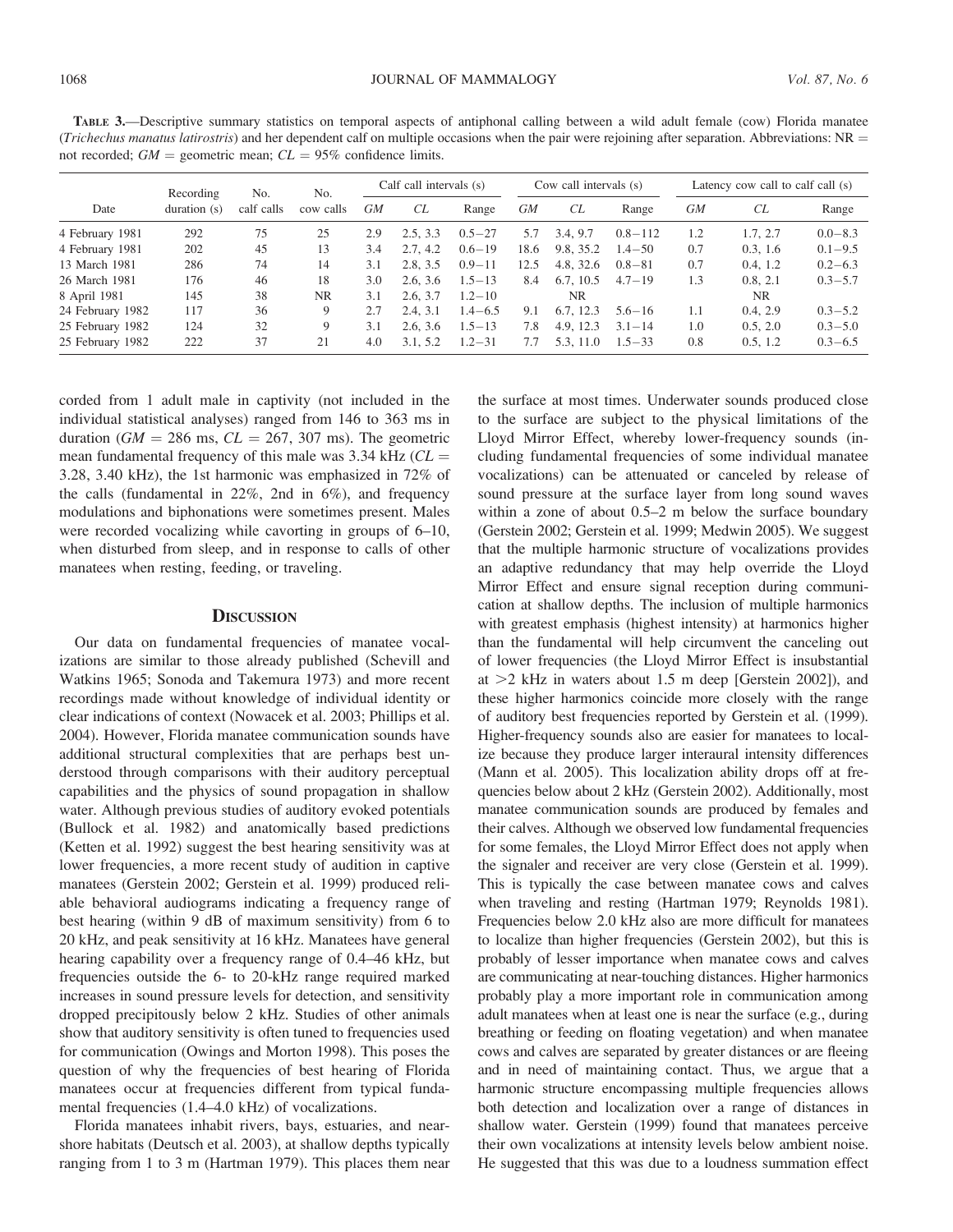across the perceived auditory critical frequency bands of hearing sensitivity that are encompassed by the harmonics and frequency shifts typical of vocalizations we recorded. Our findings that the use of harmonics can vary among dates within individuals suggests that manatees can easily modify this aspect of the signal, perhaps to best accommodate prevailing conditions and motivational states. In addition to frequency characteristics, Gerstein (2002) reported that the ability to detect underwater sound sources was dependent on the duration of the signal, with shorter, more pulsed sounds above a lower limit of 200 ms (such as the 264- to 279-ms-duration calls we found to be typical) more easily detected at a given sound pressure level than longer sounds. Short duration sounds also may reduce mixing of the source signal with potential reflections.

Our findings support past speculation on the communicative function of Florida manatee sounds 1st made based on natural history observations without spectral analyses by Hartman (1979), and allow comparisons with vocalizations and communication for other species of sirenians. Most published work on acoustic characteristics of vocalizations in the Sirenia is based on studies of captive individuals and did not attempt to understand variability in call structure. This is true for Florida manatees (Schevill and Watkins 1965), Amazonian manatees (Evans and Herald 1970; Sonoda and Takemura 1973), and dugongs (Marsh et al. 1978; Nair and Lal Mohan 1975). Nonetheless these studies revealed aspects of the structure of single call notes that share basic similarities to those we describe for Florida manatees: short durations (typically 50–500 ms), fundamental frequencies of 1– 8 kHz, multiple harmonics, highest intensity in harmonics other than the fundamental, frequency modulations, and the presence of what are now recognized as nonlinear elements (Mann et al. 2006), described previously as overtones, nonharmonic components, and intercalated frequencies (Schevill and Watkins 1965). This suggests similar adaptations for shallow-water communication and perhaps a similar sound-generating mechanism for all sirenians. To our knowledge, there have been no anatomical studies of potential sound-generating mechanisms in manatees since the descriptions of laryngeal anatomy by Hill (1945) and Murie (1872). Direct observations of vocalizing dugongs led to speculation that sounds may originate in the frontal area (Anderson and Barclay 1995). More intensive anatomical studies on possible sound-production mechanisms in sirenians would be timely given increased knowledge of their vocalizations and auditory perception.

Recent research has revealed that some sirenians employ elaborations in their use of these single-note calls. In western Australia, male dugongs produce complex sequences of calls that are probably vocal displays related to a shallow-water lek mating system (Anderson 2002; Anderson and Barclay 1995). However, individual call notes bear similar hallmarks to those of Florida manatees (Anderson and Barclay 1995). These dugongs also produced lower-frequency ''bark'' calls with chaotic elements suggested to be aggressive in motivation, unlike any of our observations in Florida. Vocalizations of African (Trichechus senegalensis) and Amazonian manatees have yet to be quantified based on field observations. However, captive Amazonian manatees produce vocalizations similar to those of Florida manatees, and are individually distinctive (Sousa-Lima et al. 2002). Individual distinctiveness was thought to be of functional importance in Amazonian manatee mother–young recognition, as we observed in Florida manatees. We also found that the use of contact calls varied with behavior and that the highest rates of vocalization occurred between mothers and calves, consistent with other observations (Bengtson and Fitzgerald 1985; Hartman 1979; Reynolds 1981). Florida manatee cows and calves are clearly distinctive in fundamental frequency, frequency range, and call contour; repeated observations in the field showed that mothers and calves differentially responded to each others' vocalizations. In addition to these basic traits, it has been hypothesized that the existence of nonlinear elements in bird and mammal calls can have communication significance. These elements may confer information about individual identity and motivation, and are difficult for signal receivers to ignore (Fitch et al. 2002). Further research into the functional significance of these elements in sirenian vocalizations is desirable. Clearly, there is considerable selective advantage for individual recognition of females and young in species such as manatees, which have long periods of maternal investment and are likely to lose visual contact in dark or turbid water and at night (Hartman 1979; Sousa-Lima et al. 2002). Sousa-Lima et al. (2002) also reported that captive Amazonian manatees exhibit an inverse relationship between total body length and mean range of the fundamental frequency. They found no relationship between body size and fundamental frequency in Amazonian manatees, whereas we found this relationship to be the stronger of the 2 relationships with size that we investigated. Perhaps this is because our sample spanned a wider range of body sizes (155–353 cm total length compared to 100–211 cm in Amazonian manatees). Taken together these findings support the possibility that the anatomical sound-production mechanism of manatees also increases with growth in body size, resulting in sound emissions of greater wavelength and hence lower frequency.

In conclusion, our study of underwater sound communication in Florida manatees has revealed a simple pattern in social function based on signals that are sometimes complex in structure. Calls have some structural characteristics that appear to provide information on individual identity, basic motivational state, and perhaps size of the signaler; however, calls are primarily used to maintain contact between individuals, particularly females and juveniles. Social use of sounds is more limited than in dugongs (Anderson and Barclay 1995). However, certain complexities in attributes of single-note calls, such as variable use of harmonic structure, may be common among all species of Sirenia and are likely related to adaptation for sound propagation and audition in shallow water.

#### **ACKNOWLEDGMENTS**

We thank E. Asper, S. Searles, and G. Young of SeaWorld of Florida for their assistance in isolating captive manatees for recording sessions. E. Gerstein provided insightful discussion on underwater acoustics and manatee sound perception. The Underwater Sound Reference Detachment, Naval Research Laboratory in Orlando,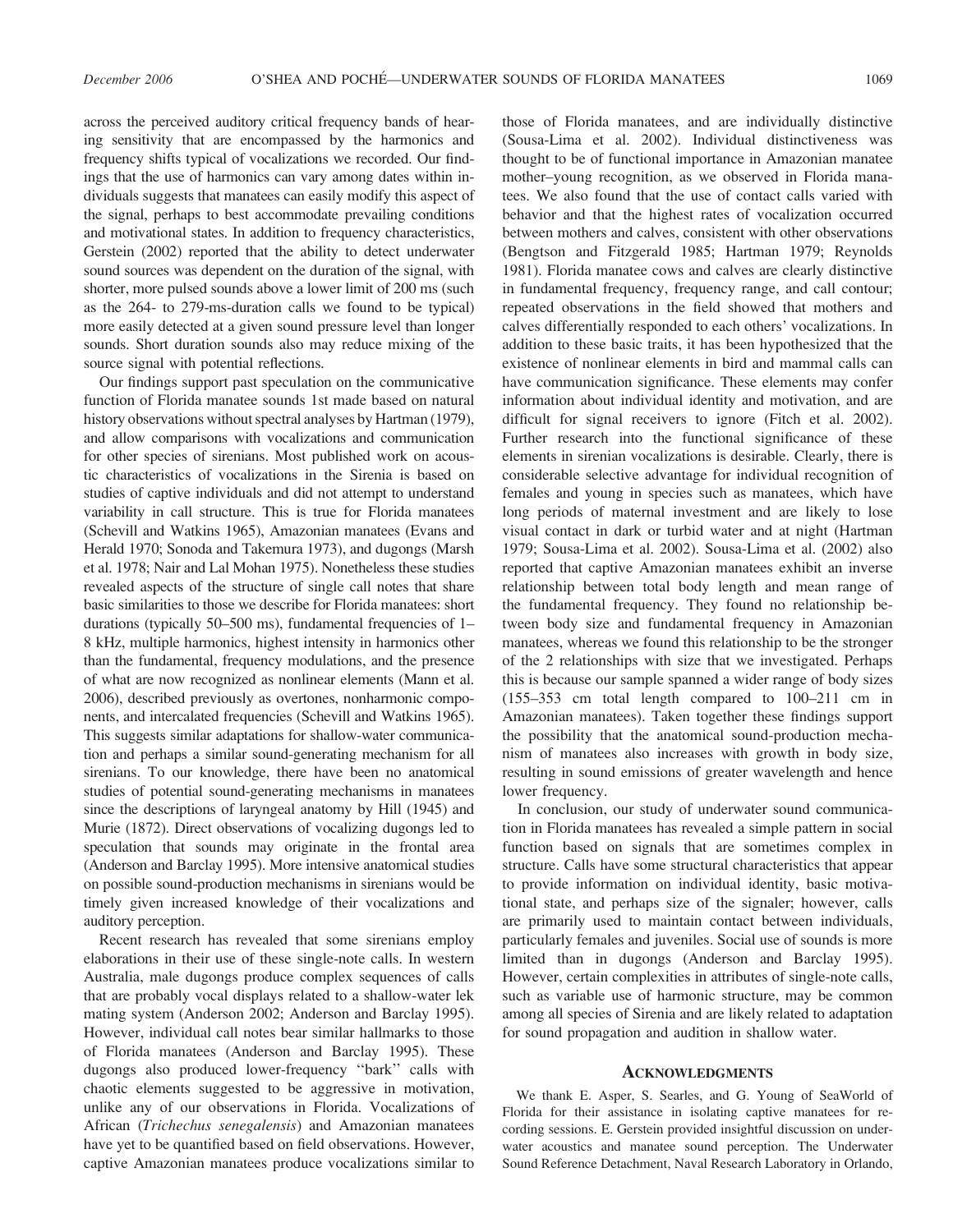Florida, allowed use of equipment, facilities, and staff time. R. Carnegie, J. Falise, D. Luker, and L. Ivey at the Underwater Sound Reference Detachment, Naval Research Laboratory, provided advice and assistance. E. Morton, National Zoological Park, Washington, D.C., provided access to his facility for making initial sound spectrograms on the Kay Sona-graph. Continuous real-time spectrograms of adult female–calf antiphonal calling were made at the Rockefeller University Center for Field Research under the direction of P. Marler, and facilitated by P. D. McArthur, J. Miller, and S. Peters. C. Clark suggested using the dual hydrophone array to mimic time and phase delays through the ears of the observer as a means of localizing sounds. J. Hardy and T. Webber of the Florida Museum of Natural History provided access to the Kay and Unigon spectrum analyzers. J. Black, A. Kantola, and C. Melcher assisted in organizing and cataloging data, and M. Blouin helped with measurements and statistical analyses. G. Rathbun facilitated the fieldwork and provided helpful discussions of manatee behavior. For additional help we thank L. Barnes, D. Blomstrom, W. Hartley, J. Powell, J. Sedgwick, S. Shane, and R. Summers. The manuscript was improved by helpful comments from L. Williams, E. Gerstein, and 2 anonymous reviewers.

## LITERATURE CITED

- ANDERSON, P. K. 2002. Habitat, niche, and evolution of sirenian mating systems. Journal of Mammalian Evolution 9:55–98.
- ANDERSON, P. K., AND R. M. R. BARCLAY. 1995. Acoustic signals of solitary dugongs: physical characteristics and behavioral correlates. Journal of Mammalogy 76:1226–1237.
- ANIMAL CARE AND USE COMMITTEE. 1998. Guidelines for the capture, handling, and care of mammals as approved by the American Society of Mammalogists. Journal of Mammalogy 79:1416–1431.
- BENGTSON, J. L., AND S. M. FITZGERALD. 1985. Potential role of vocalizations in West Indian manatees. Journal of Mammalogy 66:816–819.
- BROWN, M. B. 1981. Frequency tables. Pp. 143–206 in BMDP statistical software (W. J. Dixon et al., eds.). University of California Press, Berkeley.
- BULLOCK, T. H., T. J. O'SHEA, AND M. C. MCCLUNE. 1982. Auditory evoked potentials in the West Indian manatee (Sirenia: Trichechus manatus). Journal of Comparative Physiology, A. Sensory, Neural, and Behavioral Physiology 148:547–554.
- CONOVER, W. J. 1980. Practical nonparametric statistics. 2nd ed. John Wiley & Sons, New York.
- DEUTSCH, C. J., J. P. REID, R. K. BONDE, D. E. EASTON, H. I. KOCHMAN, AND T. J. O'SHEA. 2003. Seasonal movements, migratory behavior, and site fidelity of West Indian manatees along the Atlantic Coast of the United States. Wildlife Monographs 151:1–77.
- EVANS, W. E., AND E. S. HERALD. 1970. Underwater calls of a captive Amazon manatee, Trichechus inunguis. Journal of Mammalogy 51:820–823.
- FITCH, W. T., J. NEUBAUER, AND H. HERZEL. 2002. Calls out of chaos: the adaptive significance of nonlinear phenomena in mammalian vocal production. Animal Behaviour 63:407–418.
- GERSTEIN, E. R. 1999. Psychoacoustic evaluations of the West Indian manatee (Trichechus manatus latirostris). Ph.D. dissertation, Florida Atlantic University, Boca Raton.
- GERSTEIN, E. R. 2002. Manatees, bioacoustics, and boats. American Scientist 90:154–163.
- GERSTEIN, E. R., L. GERSTEIN, S. E. FORSYTHE, AND J. E. BLUE. 1999. The underwater audiogram of the West Indian manatee (Trichechus manatus). Journal of the Acoustical Society of America 105: 3575–3583.
- GRIZZLE, J. E., C. F. STARMER, AND G. G. KOCH. 1969. Analysis of categorical data by linear models. Biometrics 25:489–504.
- GROVES, I. D., JR. 1974. Twenty years of underwater electroacoustic standards. Naval Research Laboratory, Orlando, Florida, Report 7735:1–132.
- HARTMAN, D. S. 1979. Ecology and behavior of the manatee (Trichechus manatus) in Florida. American Society of Mammalogists Special Publication 5:1–153.
- HILL, W. C. O. 1945. Notes on the dissection of two dugongs. Journal of Mammalogy 26:153–175.
- KETTEN, D. R., D. K. ODELL, AND D. P. DOMNING. 1992. Structure, function, and adaptation of the manatee ear. Pp. 77–95 in Marine mammal sensory systems (J. A. Thomas, R. A. Kastelein, and A. Y. Supin, eds.). Plenum Press, New York.
- LANGTIMM, C. A., T. J. O'SHEA, R. PRADEL, AND C. A. BECK. 1998. Estimates of annual survival probabilities for adult Florida manatees (Trichecus manatus latirostris). Ecology 79:981–997.
- MANN, D. A., ET AL. 2005. Temporal resolution of the Florida manatee (Trichechus manatus latirostris) auditory system. Journal of Comparative Physiology, A. Sensory, Neural, and Behavioral Physiology 191:903–908.
- MANN, D. A., T. J. O'SHEA, AND D. P. NOWACEK. 2006. Nonlinear dynamics in manatee vocalizations. Marine Mammal Science 22:548–555.
- MARSH, H., A. V. SPAIN, AND G. E. HEINSOHN. 1978. Physiology of the dugong. Comparative Biochemistry and Physiology, A. Comparative Physiology 61:159–162.
- MEDWIN, H. 2005. Sounds in the sea. Cambridge University Press, Cambridge, United Kingdom.
- MURIE, J. 1872. On the form and structure of the manatee (Manatus americanus). Transactions of the Zoological Society of London 8:127–202.
- NAIR, R. V., AND R. S. LAL MOHAN. 1975. Studies on the vocalisation of the sea cow Dugong dugong in captivity. Indian Journal of Fisheries 22:277–278.
- NIEZRECKI, C., R. PHILLIPS, AND M. MEYER. 2003. Acoustic detection of manatee vocalizations. Journal of the Acoustical Society of America 114:1640–1647.
- NOWACEK, D. P., B. M. CASPER, R. S. WELLS, S. M. NOWACEK, AND D. A. MANN. 2003. Intraspecific and geographic variation of West Indian manatee (Trichechus manatus spp.) vocalizations (L). Journal of the Acoustical Society of America 114:66–69.
- O'SHEA, T. J., AND W. H. HARTLEY. 1995. Reproduction and early age survival of manatees at Blue Spring, upper St. Johns River, Florida. Pp. 157–170 in Population biology of the Florida manatee (T. J. O'Shea, B. B. Ackerman, and H. F. Percival, eds.). National Biological Service, Washington, D.C., Information and Technology Report 1.
- O'SHEA, T. J., AND C. A. LANGTIMM. 1995. Estimation of survival of adult Florida manatees in the Crystal River, at Blue Spring, and on the Atlantic coast. Pp. 194–222 in Population biology of the Florida manatee (T. J. O'Shea, B. B. Ackerman, and H. F. Percival, eds.). National Biological Service, Washington, D.C., Information and Technology Report 1.
- O'SHEA, T. J., G. B. RATHBUN, E. D. ASPER, AND S. W. SEARLES. 1985. Tolerance of West Indian manatees to capture and handling. Biological Conservation 33:335–349.
- OWINGS, D. H., AND E. S. MORTON. 1998. Animal vocal communication: a new approach. Cambridge University Press, Cambridge, United Kingdom.